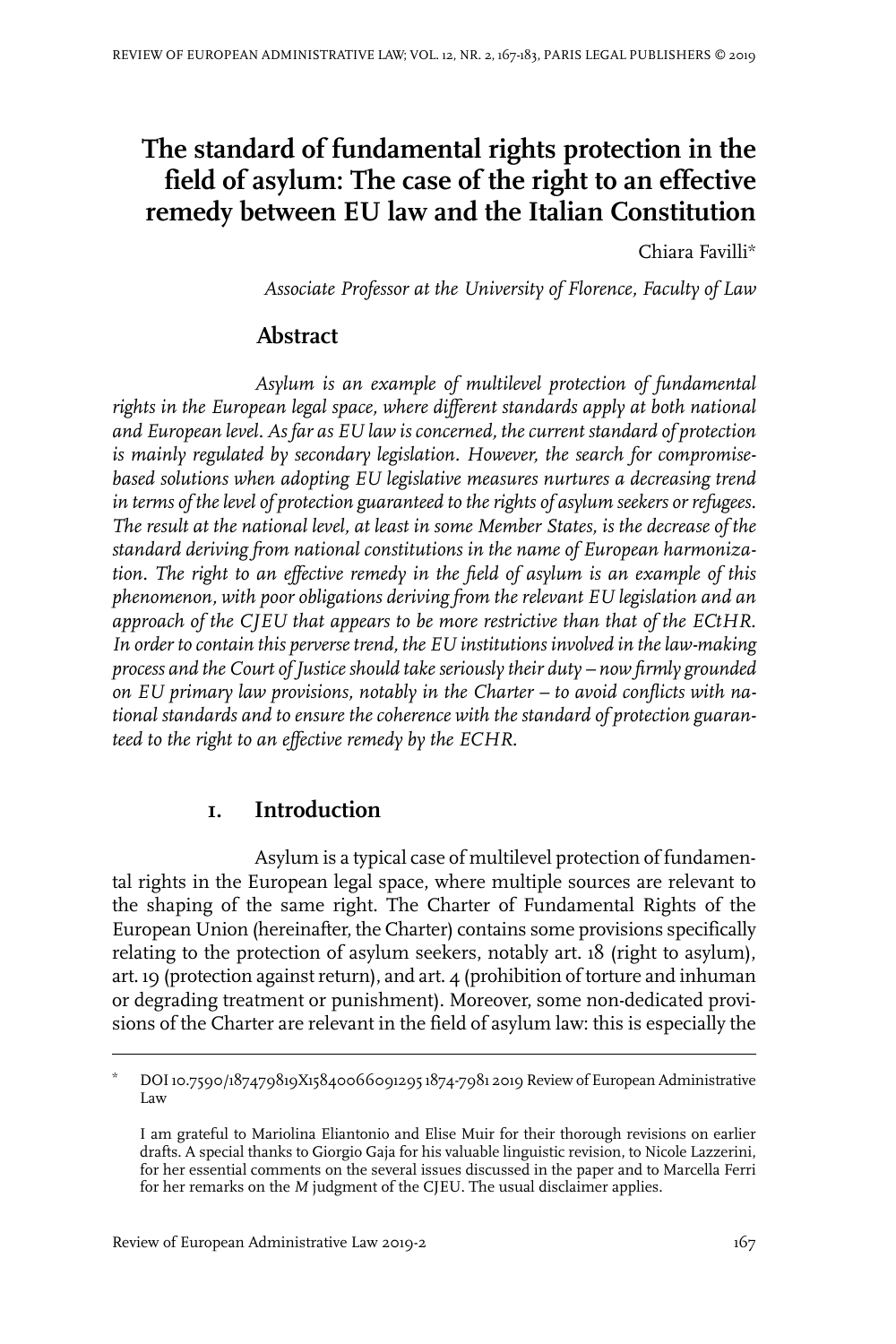case of art. 7 (respect for private and family life), art. 1 (right to dignity), art. 24 (protection of minors), art. 41 (right to good administration) and art. 47 (right to an effective remedy and to a fair trial).

In addition to the Geneva Convention of  $1951$ , which is the cornerstone of the international legal regime for the protection of refugees, these rights are generally protected also under the European Convention on Human Rights (ECHR) and, at the domestic level, under national constitutions. Hence, the applicable standard of fundamental rights protection is a key issue. In fields covered by EU law, regard must be paid to Articles 52(3) and 53 of the Charter. According to the former provision, 'the protection of Charter rights corresponding to those found in ECHR shall be the same as those laid down by the said Convention, without prejudice to the possibility of the European Union to guarantee more extensive protection'. Pursuant to art. 53, the Charter cannot lead to a reduction in the level of protection guaranteed to a right by a different legal source in its respective scope of application.<sup>2</sup> However, with regard to the relationship between the Charter and national constitutional rights, in the famous *Melloni* case and, more recently, in the *MAS* judgment (also known as *Taricco bis*) the Court of Justice (CJEU) made it clear that the highest constitutional standard can be applied only if two conditions are satisfied: that the EU legislator has not adopted any measures of harmonisation and, additionally, that the application of the national standard does not compromise the primacy, unity and effectiveness of Union law. 3

This approach shows a number of critical points when it comes to the right to asylum because, in the European legal system, the specific content of that right is primarily regulated by secondary legislation. This could define in a restrictive way the protection conferred by the above-mentioned provisions of the Charter when they are applied to asylum seekers or refugees.<sup>4</sup>

This article will highlight the divergence in the standards of protection of the right of asylum guaranteed by the Charter, on the one hand, and by the

Convention Relating to the Status of Refugees, 28 July 1951, United Nations, Treaty Series, vol. 189, p. 137. 1

N. de Boer, 'Addressing rights divergences under the Charter: Melloni', [2013] *CMLR* 1083-1104; L.F.M. Besselink, 'Entrapped by the Maximum Standard: on Fundamental Rights, Pluralism and Subsidiarity in the European Union', [1998] *CMLR* 629-680. 2

CJEU, C-399/11, *Melloni*, 26 February 2013, ECLI:EU:C:2013:107, points 62-63; C-42/17, *M.A.S. and M.B.*, 5 December 2017, ECLI:EU:C:2017:936, points 45-46. N. de Boer, 'Addressing rights 3 divergences under the Charter: Melloni', [2013/4] *CMLR* 1083-1104; A. Torres Pérez, 'Melloni in Three Acts: From Dialogue to Monologue', [2014/2] *ECLR* 308-331. A similar approach was taken by the CJEU in Opinion 2/13 on Accession of the EU to the ECHR, CJEU, Opinion 2/13, 18 December 2014, ECLI:EU:C:2014:2454.

E. Muir, 'The Fundamental Rights Implications of EU Legislation: Some Constitutional Chal-4 lenges', [2014/1] *CMLR* 219-246.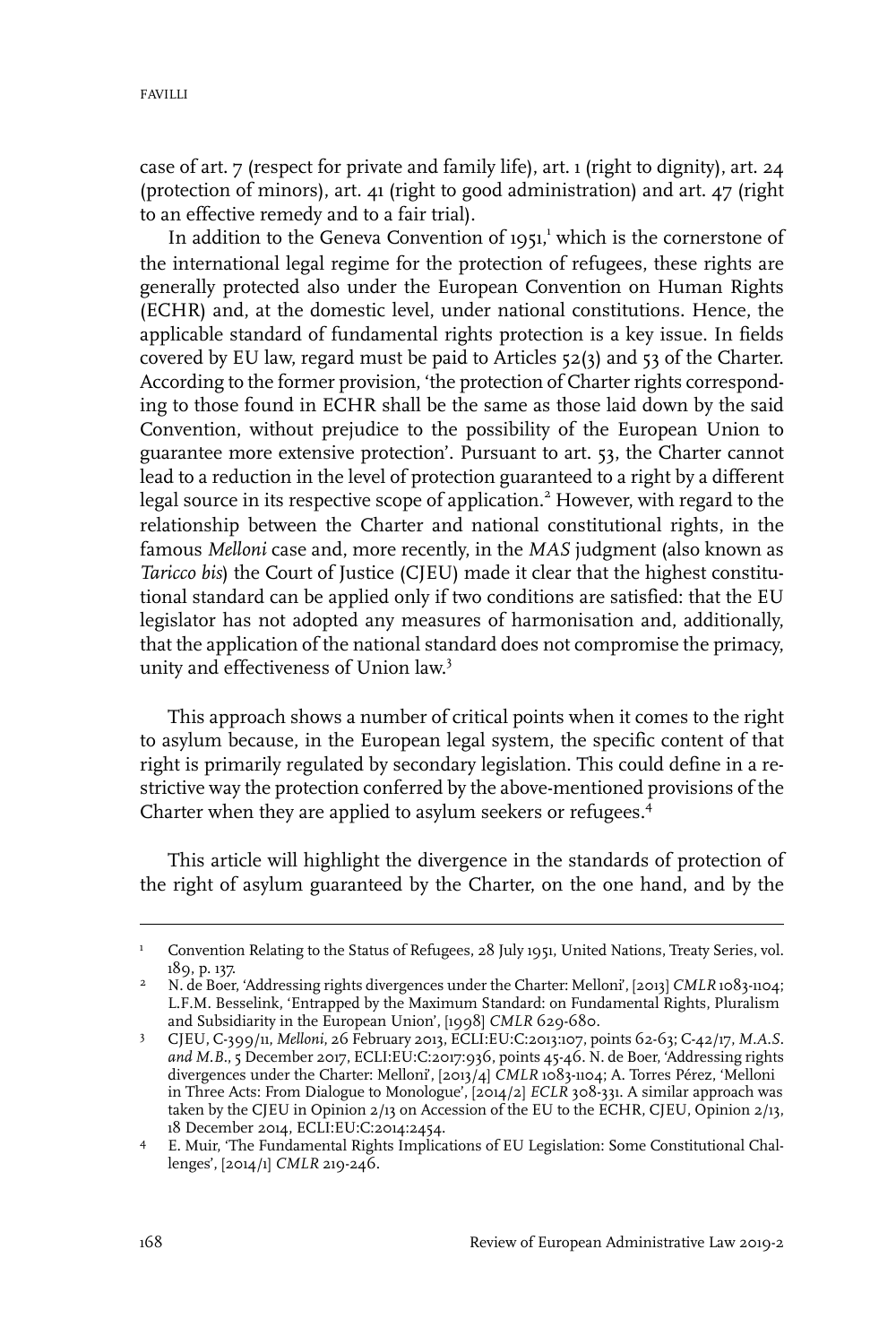Italian Constitution, on the other hand. Then, taking as an example the reforms recently introduced in the Italian legislation on asylum, the risk of a gradual decrease of the standard of protection of fundamental rights will be addressed. The approach of the CJEU does not seem immune from this sort of 'race to the bottom' in the protection of the fundamental rights of asylum seekers. In this regard, the case of the right to an effective remedy will be analysed, with a special attention to cases where the CJEU offered a lower protection than that emerging from the case law of the European Court of Human Rights (ECtHR). Against this background, two concrete proposals to change this trend will be put forward: first of all, EU institutions should take greater account of the fundamental rights enshrined in national constitutions, even in the absence of a request of Parliamentary scrutiny raised by a representative of the Government in the Council or under the control of the subsidiarity principle; second, much attention should be devoted to the ECtHR case law, in order to assure the coherence between the standards developed by the Luxembourg and Strasbourg Courts also in this field.

### **2. One right, multiple standards**

The comparison between the right of asylum as protected in the Charter and as guaranteed under art. 10(3) of the Italian Constitution is a representative example. The latter, which is one of the most characterizing provisions of the Italian Constitution, is formulated in very broad terms and encapsulates a right to asylum that may be directly activated.<sup>5</sup> In an English translation the paragraph reads as follows: 'A third-country national, who is prevented in his own country from exercising the democratic freedom and rights guaranteed by the Italian Constitution, has the right to seek asylum in the territory of the Republic, according to the conditions established by law'. Secondary legislation can introduce limits and conditions to the right of asylum guaranteed by the Constitution, but cannot affect the existence of a right of asylum in Italy, as directly recognized by the Constitution.<sup>6</sup>

In the EU Treaties, on the other hand, there is 'only' the conferral of competence to the Union to develop an asylum policy in accordance with the 1951 Geneva Convention and not the recognition of a right to asylum stemming directly from the Treaties. A stronger protection is found at art. 18 of the Charter which states that 'The right to asylum shall be guaranteed with due respect for

Supreme Court, judgment 26 May 1997 no. 4674; 17 December 1999 no. 907. 5

M. Benvenuti, 'La forma dell'acqua.Il diritto di asilo costituzionale tra attuazione, applicazione e attualità', [2018/2] *Questionegiustizia.it*, 15-19. 6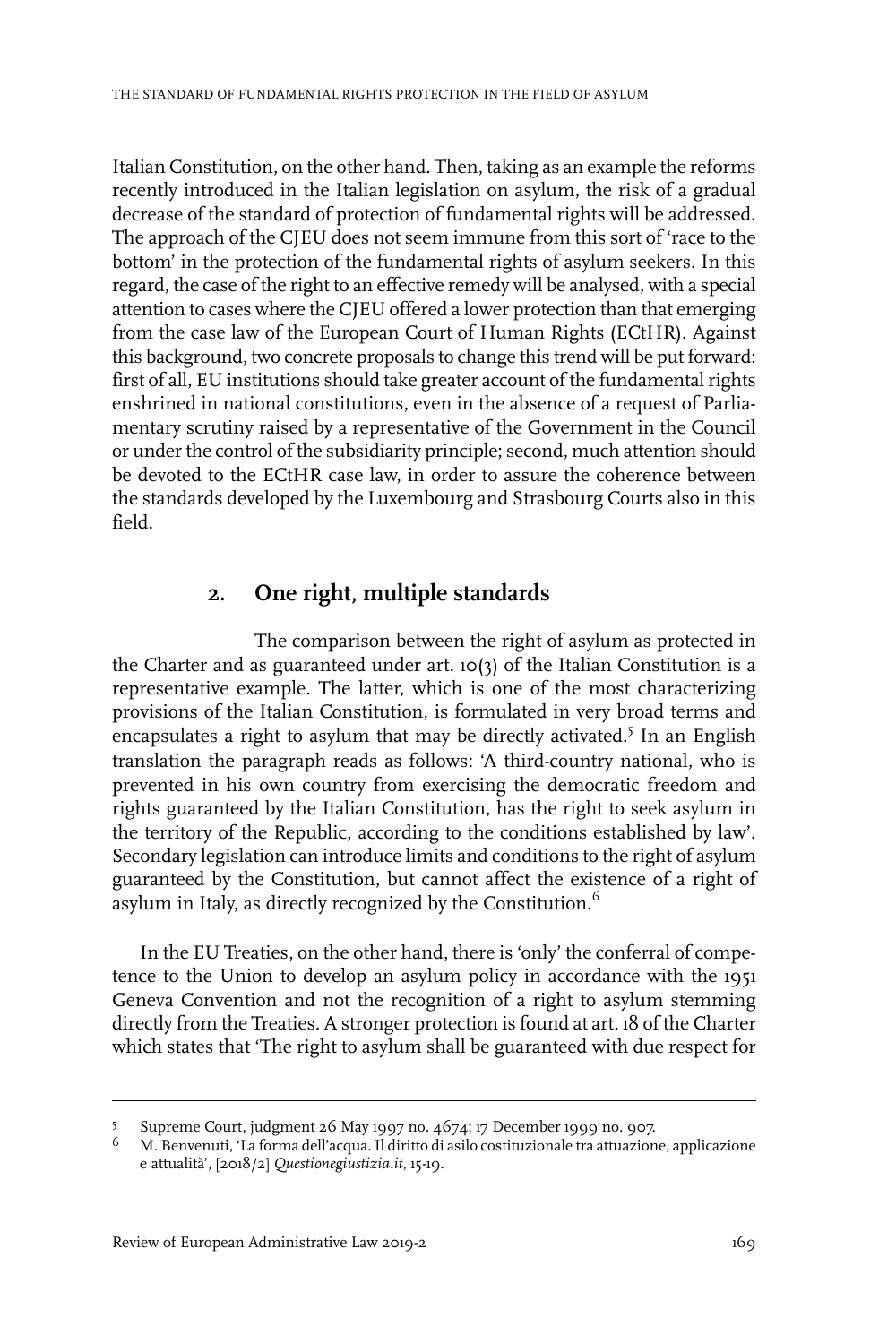the rules of the Geneva Convention of 28 July 1951 and the Protocol of 31 January 1967 relating to the status of refugees and in accordance with the Treaty on European Union and the Treaty on the Functioning of the European Union'.<sup>7</sup>

While under the Charter the right to asylum is recognized in accordance with the Geneva Convention, based on the risk of individual persecution for an exhaustive list of grounds, according to the Italian Constitution asylum is granted to those who do not enjoy in their own country the same democratic freedoms recognized by the Italian Constitution.

Against this legal framework, secondary legislation plays a relevant role. Both European and national institutions have wide discretion to shape the substance of the right to asylum and its related status. Difficulties would arise if EU secondary legislation, while complying with the Charter, would set a lower standard of protection than that guaranteed by the Italian Constitution. That prospect is far from theoretical, considering that the approval of EU legislation in this field has always been very difficult, probably more than with regard to other EU policies. In many occasions, compromise-based solutions have been reached by Member States within the Council and then between the Council and the European Parliament by means of a decrease in guaranteed rights. $8$ This is what emerges from the regime of revocation of the status of international protection and the subsequent limits to the principle of non-refoulement provided for under Articles 14 and 21 of Directive 2011/95/EU.<sup>9</sup> These provisions have been the object of criticism because they provide for a stricter protection

The Court of Justice has had the chance to clarify that the Geneva Convention, to which art. 78 TFEU, art. 18 of the Charter and also EU secondary legislations refer, constitutes 'the mini-7 mum level of protection' that may be waived in melius by the European Union. Moreover, the Court has also stated that in both the Union system and the Geneva Convention system, recognition 'has a cognitive and not a constitutive nature with regard to the status of refugee'. CJEU, C-391/16, *M*, 14 May 2019, ECLI:EU:C:2019:403, points 85, 96 and 111.

A statement made by an EU MP is significant in this respect: 'Our common asylum system cannot continue to focus exclusively on how best to hinder fleeing people trying to reach EU 8 territory'. *Report on the regulation proposal of the European Parliament and Council establishing a Union Resettlement Framework and amending Regulation (EU) No 516/2014 of the European Parliament and the Council*, COM (2016/468), 23 October 2017.

Directive 2011/95/EU of 13 December 2011 on standards for the qualification of third-country nationals or stateless persons as beneficiaries of international protection, for a uniform status 9 for refugees or for persons eligible for subsidiary protection, and for the content of the protection granted (recast), [2011] OJ L 337 at 9-26. Article 14 of that directive allows Member States to revoke, end or refuse to renew the refugee status of a third-country national when there are reasonable grounds for regarding him or her as a danger to the security of the Member State in which he or she is present. The following Article 21 provides that where not prohibited by the international obligations on non-refoulement, Member States may refoule a refugee considered as a danger to the security of the Member State in which he or she is present.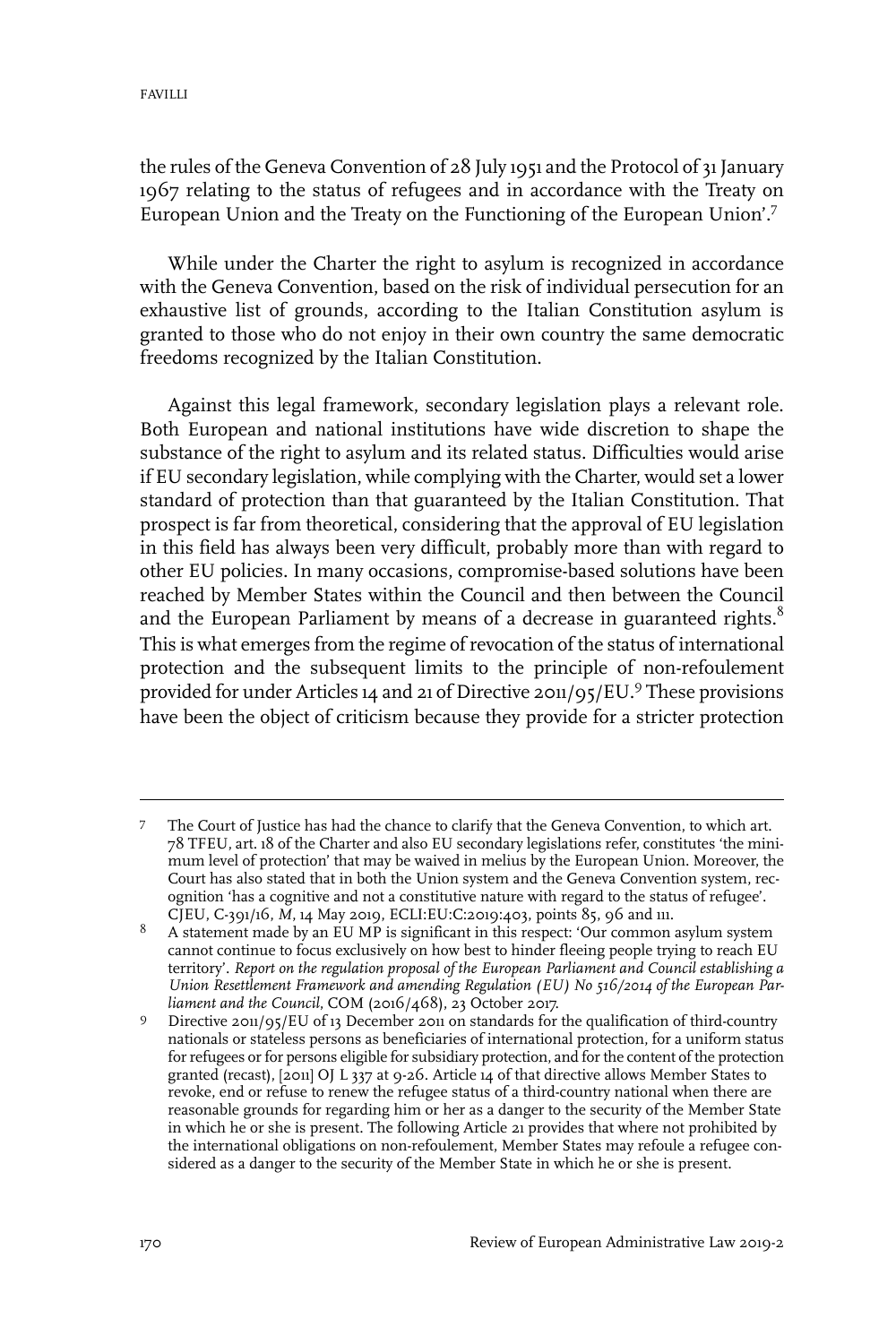than Article 3 of the ECHR as interpreted by the ECtHR.<sup>10</sup> It is settled case-law that the protection stemming from that Article is absolute: no derogation is admitted, not even in case of removal of an alien who, because of a final judgment of a particularly serious crime, represents a danger to the security of the State. The CJEU, asked from a referring court to question the validity of Article 14 of Directive 2011/95/EU, has avoided a declaration of invalidity by developing an interpretation that renders that provision (and also Article 21, which is worded in similar terms) consistent with primary law, notably Articles  $4$  and  $19(2)$ CFREU, rather than an interpretation which leads to their being incompatible with that law and with international obligations binding upon Member States.<sup>11</sup> According to the Court, in the event of the revocation of a residence permit or the refugee status, a third-country national is always protected against an expulsion which would expose him to the risk of torture or inhumane or degrading treatment or punishment; given that Directive 2011/95/EU does not explicitly provide for this wide protection, the CJEU derives it directly from the Charter.<sup>12</sup>

The tendency to adopt EU legal acts by lowering the standard of protection of the right guaranteed rights was amplified during the Union's response to the so-called refugee crisis that reached its peak between 2014 and 2017. The European asylum system reform package presented on 2016 is crystal-clear evidence, with the confirmation and the tightening of the criteria put in place by the so-called 'Dublin regulation',<sup>13</sup> the strengthening of sanction mechanisms for those who do not respect the criteria set forth in the regulation, the mandatory application of safe-country concepts and the consequent application of ac-

A. Saccucci, 'Diritto di Asilo e Convenzione Europea Dei Diritti Umani: Il ruolo della Corte Di Strasburgo Nella Protezione Dello Straniero Da Misure Di Allontanamento Verso Paesi «A 10 Rischio»', in C. Favilli (ed), *Procedure e garanzie del diritto di asilo* (Padova: Cedam 2011), 147- 185.

CJEU, *M*, cit., point 77. 11

CJEU, *M*, cit., point 110.In any event, it should be stated that, as the Advocate General noted in points 133 and 134 of his Opinion, and as is confirmed by recitals 16 and 17 of Directive 12  $201/95$ , the application of Article  $14(4)$  to (6) of that directive is without prejudice to the obligation of the Member State concerned to comply with the relevant provisions of the Charter, such as those set out in Article 7 thereof, relating to respect for private and family life, Article 15 thereof, relating to the freedom to choose an occupation and the right to engage in work, Article 34 thereof, relating to social security and social assistance, and Article 35 thereof, relating to health protection.

The 'Dublin regulation' repealed the 'Dublin Convention', an international treaty incorporated into EU law by EU Regulation no. 343/2003, referred to as 'Dublin II', [2003] OJ L 50 at 1. This 13 was followed by Regulation no. 604/2013, or 'Dublin III', still in force at the time of writing of this paper. See EU Regulation no. 604/2013 of the European Parliament and of the Council of 26 June 2013 establishing the criteria and mechanisms for determining the Member State responsible for examining an application for international protection lodged in one of the Member States by a third-country national or a stateless person, [2013] OJ L 180 at 31-59. See also K. Hailbronner & C. Thiery, 'Schengen II and Dublin: Responsibility for Asylum Applications in Europe', [1997] 34 *CMLR* 1047.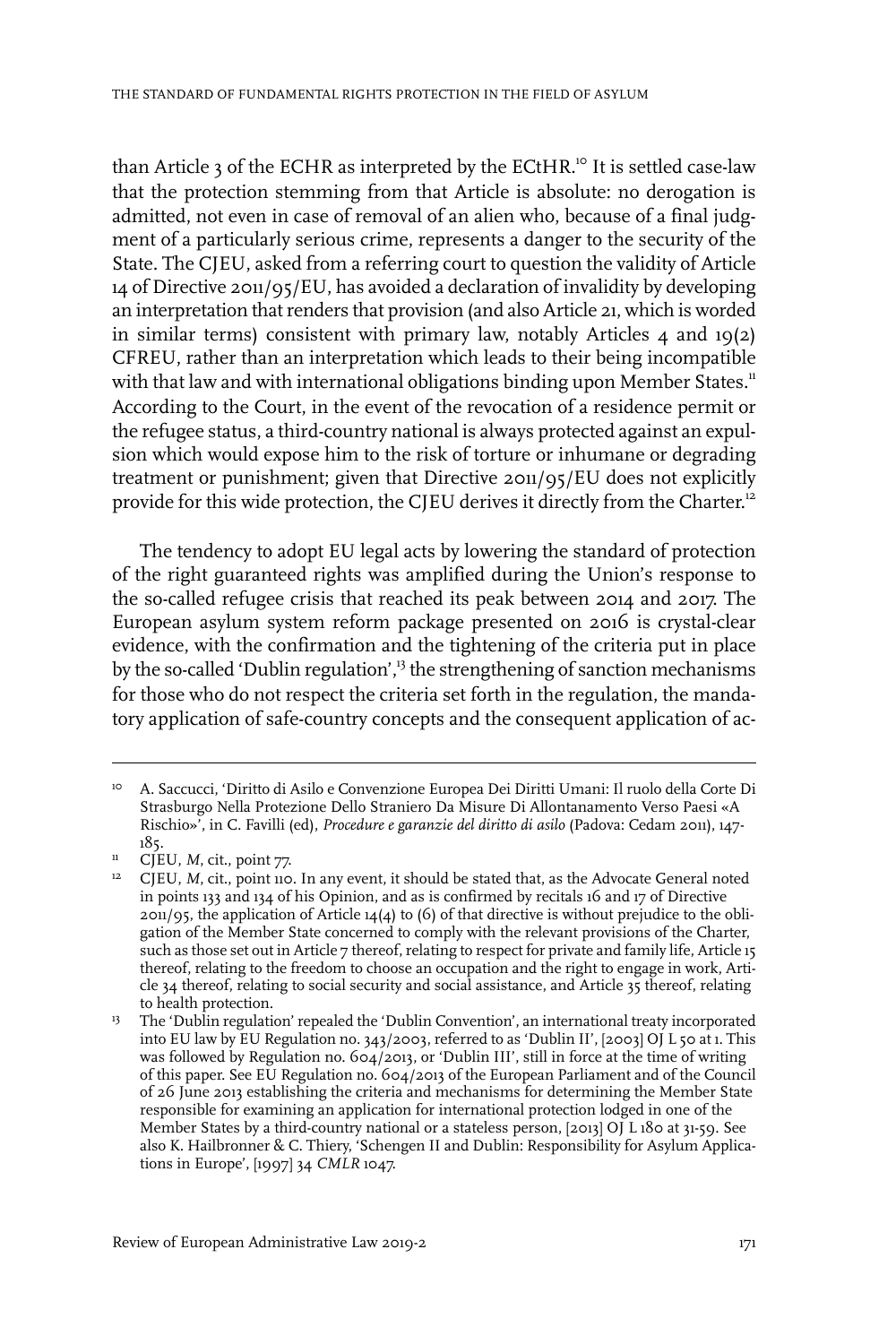celerated and border procedures.<sup>14</sup> All of the above was achieved by means of regulations and no longer of directives, along with the removal of the clause referring to more favourable provisions, which allowed Member States to introduce or maintain in force more favourable provisions than those endorsed by EU directives. $15$ 

It may even happen that a representative of a Government in the Council will be in favour of adopting an act aiming to harmonize national laws that clashes with a fundamental principle of the State's Constitution, such as the Italian constitutional right to asylum. The Union could thus impose the decrease of the standard deriving from national constitutions in the name of the European harmonization.

Moreover, even when no EU measure of harmonization is adopted, the mere existence of a EU measure providing for a standard of protection of fundamental rights lower than the one in force under national law could constitute an incentive to lower that domestic standard, also beyond the scope of application of the relevant EU legislation, producing a sort of race-to-the-bottom spill-over effect.

The Italian example is again highly instructive in this regard. During 2017 and 2018, two law decrees have been adopted, both changing the national asylum system on several points. The Law Decree 2017 no. 13 (adopted when a centreleft Minister was in charge of the Home Office), among other amendments, abolished the second instance in the judicial procedure concerning asylum. This change was not required by EU law, but was allowed by it. Indeed, as in the majority of EU secondary measures, also in the European asylum system Member States are required to provide for effective remedies within the specific obligations as set forth in particular in art. 46 of the so-called 'Procedures Directive' (hereinafter PD).<sup>16</sup> According to art. 46(3) an effective remedy entails 'a full and *ex nunc* examination of both facts and points of law, including, where applicable, an examination of the international protection needs pursuant to

<sup>&</sup>lt;sup>14</sup> Jesuite Refugee Service Europe, 'The CEAS reform package: the death of asylum by a thousand cuts?', [January 2017], WP 6, jrseurope.org/assets/Regions/EUR/media/files/JRS-EuropeCEASreformWorkingPaper6.pdf; U. Becker & J. Hagn, 'Reform of the European Asylum System: Why Common Social Standards Are Imperative', [2016/4] CESifo DICE Report, ces-munich.de/DocDL/dice-report-2016-4-becker-hagn-december.pdf.

<sup>&</sup>lt;sup>15</sup> See for instance Article 3 of Directive 2011/95/EU of the European Parliament and of the Council of 13 December 2011 on standards for the qualification of third-country nationals or stateless persons as beneficiaries of international protection, for a uniform status for refugees or for persons eligible for subsidiary protection, and for the content of the protection granted (recast), [2011] OJ L 337 at 9-26.

 $^{16}$  Directive 2013/32/EU of the European Parliament and of the Council of 26 June 2013 on common procedures for granting and withdrawing international protection, [2013] OJ L 180 at 60-95.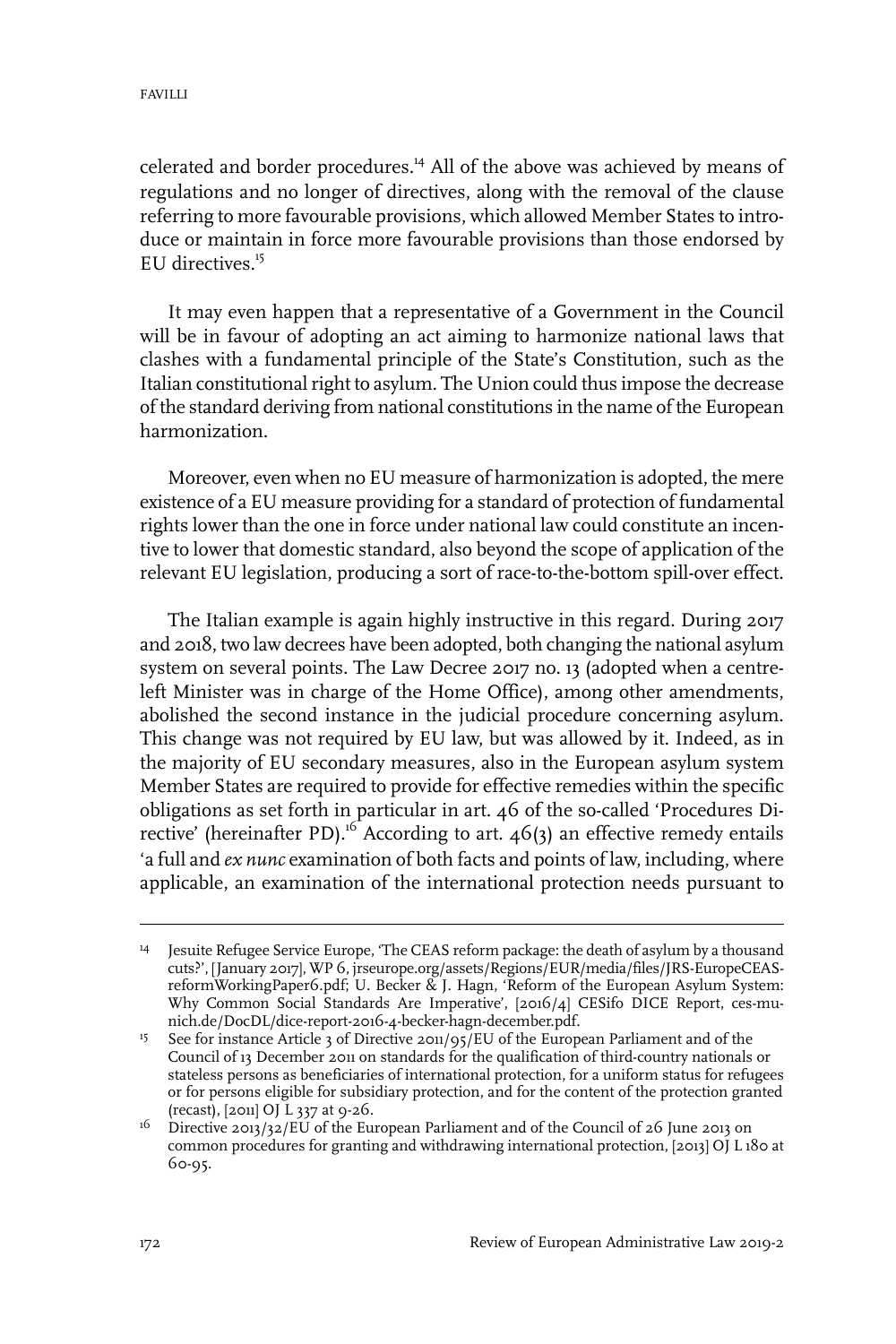Directive 2011/95/EU, at least in appeals procedures before a court or tribunal of first instance'. In the absence of any requirement to provide for further layers of appeals, the abolition of the second instance is perfectly in line with EU law. It is however, an anomaly in the Italian legal order, where in almost any area of law three instances are guaranteed, two on law and facts and the third limited to law.

The subsequent Law Decree 2018 no. 113 has brought about even more radical changes. First of all, it abrogated the so-called humanitarian protection, a kind of protection, complementary to international protection provided by the European Common Asylum System and governed by national law. <sup>17</sup> In the absence of EU rules regulating humanitarian protection, this legislative amendment falls under national competence. EU Directives expressly allow Member States to maintain or introduce more favourable rules provided that they do not breach EU law.<sup>18</sup> However, the public debate supporting this radical change was rich in references to EU law, through the portrayal of humanitarian protection as an anomaly in Europe.<sup>19</sup> Second, the same decree modified the reception system, reducing benefits and services for asylum seekers and leaving the more structured and efficient form of protection only for beneficiaries of international protection. Again this is not prohibited by EU law, since the so-called reception Directive provides for only minimum harmonization, leaving Member States free to choose their preferred system of reception.<sup>20</sup>

Third, the concept of safe country of origin has been introduced in the Italian legal system. This is particularly interesting, because the safe-country concept are contained in the PD, since the very first text in force.<sup>21</sup> However, this concept is formulated as optional, leaving Member States free to implement it at domestic level.<sup>22</sup> Italian Governments, even of different political background,

<sup>&</sup>lt;sup>17</sup> The Italian Supreme Court established that the two kind of international protection covered by EU law (refugee status and subsidiary protection) together with the humanitarian protection covered by national law allow to deem the constitutional right to asylum fully implemented: Supreme Court, Order 13 January 2009 no. 19393.

CJEU, C-57/09, *B. D.,* 9 November 2010, ECLI:EU:C:2010:661, points 118-121; C-542/13, *M'Bodj,* 18 18 December 2014, ECLI:EU:C:2014:2452, points 43-47.

*Relazione illustrativa, Atto Senato n. 840, XVIII legislatura,* page 3, available at www.senato.it. <sup>19</sup>

<sup>&</sup>lt;sup>20</sup> Directive 2011/95/EU of the European Parliament and of the Council of 13 December 2011 on standards for the qualification of third-country nationals or stateless persons as beneficiaries of international protection, for a uniform status for refugees or for persons eligible for subsidiary protection, and for the content of the protection granted, [2011] OJ L 337 at 9-26.

See Articles 25-31 of Council Directive 2005/85/EC of 1 December 2005 on minimum standards on procedures in Member States for granting and withdrawing refugee status, [2005] OJ L 326 at 13-34. Directive 2005/85/EC has been repealed by already mentioned Directive 2013/32/EU. 21

 $22$  See also the Opinion of the French Conseil d'Etat issued on 16 May 2018. The Opinion is confidential, but its general content has been commented by M. Baumard, 'Voulu par l'EU, le principe pays tiers sûr est jugé inconstitutionnel par le Conseil d'Etat. Le renvoi hors d'Europe des demandeurs d'asile ne peut se faire sans examen du dossier par l'Ofpra', [13 June 2018], Le Monde, lemonde.fr/international/article/2018/06/13/pour-le-conseil-d-etat-les-pays-tiers-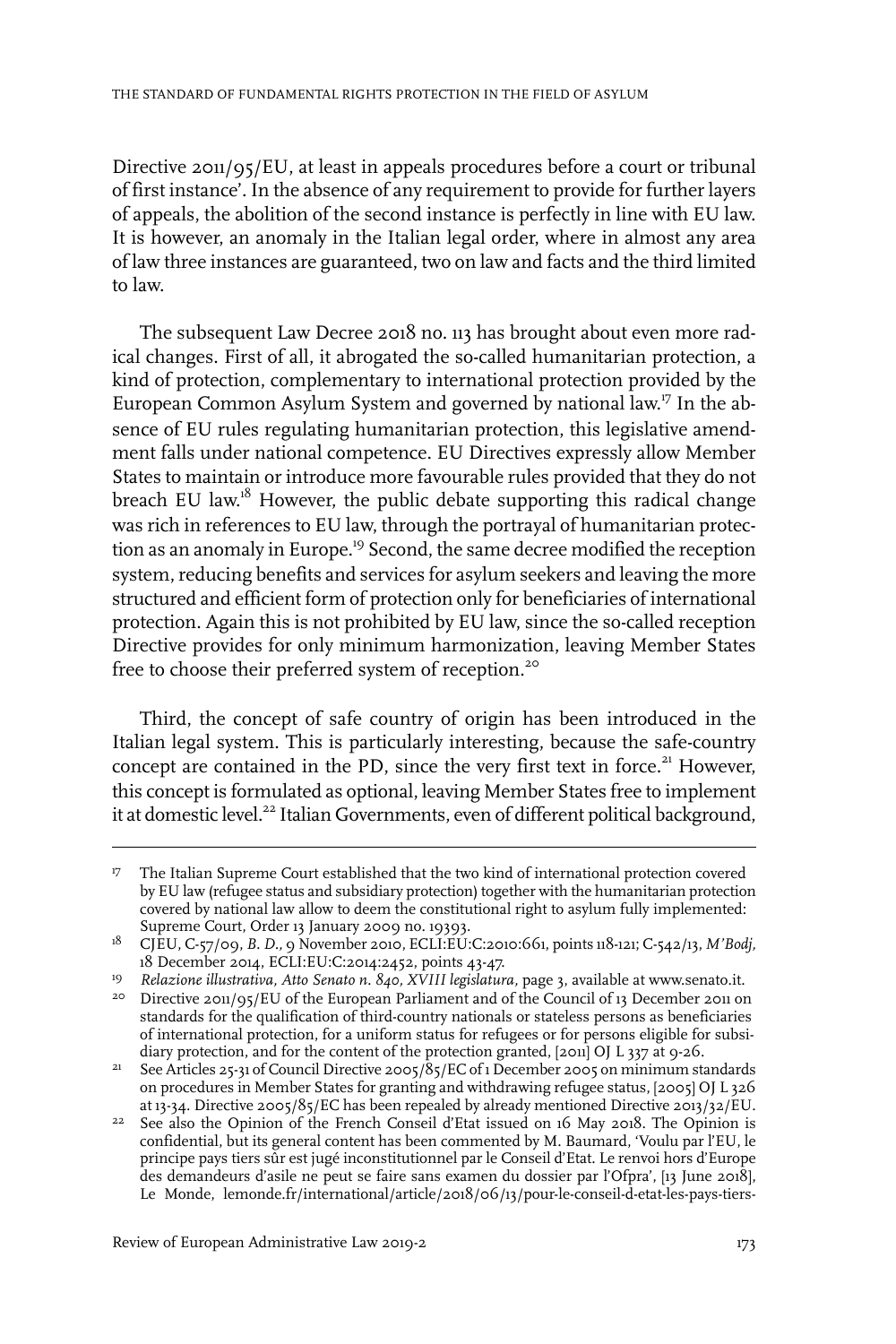neverimplemented this concept, mainly in order not to violate the constitutional right of asylum.<sup>23</sup> A new Government with a new Home Minister, took the opportunity of the European Union directive to introduce this concept, together with the accelerated and border procedures. Once again, a relevant amendment to the national law on asylum was introduced because it was allowed by EU law, and even highly encouraged by the European Commission, although not required as mandatory. 24

It is likely that the Italian Constitutional Court will be called to decide upon the lawfulness of these measures, notwithstanding the complexities of the system of access to that Court.<sup>25</sup> In the meantime it is necessary to elaborate further on this sort of progressive downgrading of fundamental rights protection in the field of asylum and consider whether the still much unexplored EU standard provided by the Charter in this field is adequately taken into account by EU institutions when adopting legislative measures.

Indeed, in the impact assessments prepared by the European Commission before the submission of a proposal for a legislative act, the impact on human rights appears to be properly considered.<sup>26</sup> However, in the following phases of the legislative process and especially during the negotiations between Parliament and Council, the need to find an agreement between the two institutions may prevail over the duty to respect the national standards on fundamental rights. And this may occur even with the support of the representative of the Government of the same country, whose constitutional right may be infringed, lacking any request of a Parliamentary scrutiny reservation.

surs-voulus-par-l-europe-pour-stopper-les-migrants-sont-inconstitutionnels\_5313885\_3210.html. See also on the same subject, the Opinion of the French Commission National Consultative des droits de l'Homme, 'Avis sur le concept de pays tiers sûr', 19 December 2017, p. 6, cncdh.fr/fr/publications/avis-sur-le-concept-de-pays-tiers-sur.

<sup>&</sup>lt;sup>23</sup> F. Venturi, 'Il diritto di asilo: un diritto "sofferente". L'introduzione nell'ordinamento italiano del concetto di «Paesi di origine sicuri» ad opera della l. 132/2018 di conversione del c.d. «Decreto Sicurezza» (d.l. 113/2018)', [2019/2], available at dirittoimmigrazionecittadinanza.it.

*Commission contribution to the EU Leaders' thematic debate on a way forward on the external and* 24 *the internal dimension of migration policy,* COM(2017)820 of 7 December 2017, page 5.

<sup>&</sup>lt;sup>25</sup> See the Constitutional Court's orders no. 194 and 195 of 20 June 2019, issued after the application by five Italian Regions. The application was declared inadmissible on the merits because the competence related to migration and asylum policy lies upon the central Government and does not affect the prerogatives of Italian Regions. The latter is a condition of admissibility of the direct application to the Constitutional Court by Regions. Available at cortecostituzionale.it.

<sup>&</sup>lt;sup>26</sup> European Commission Staff Working Paper, Operational Guidance on taking account of Fundamental Rights in Commission Impact Assessment, SEC(2011)567 of 6 May 2011; Interinstitutional Agreement between the European Parliament, the Council of the European Union and the European Commission on Better Law-Making, [2016] OJ L 123 at point 12.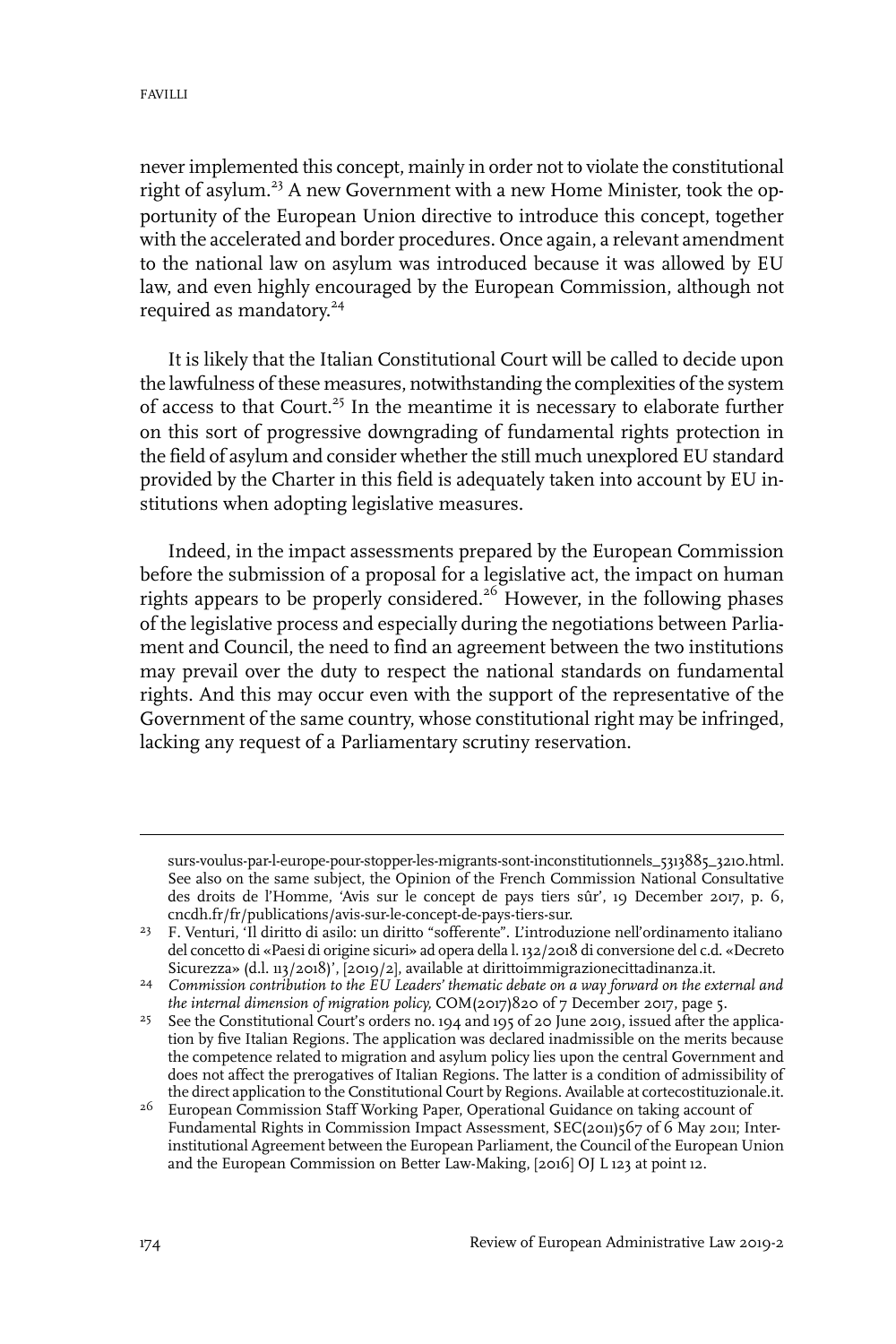It is important to stress, in this respect, that the EU institutions must ensure the observance of the Charter in the law-making process. The prevalence of the harmonised EU standard of fundamental rights' protection over the domestic one, in accordance with the *Melloni* approach, is conditional upon the compliance of the relevant EU secondary law provisions with the Charter. This means that, in the construction of the said standard, the EU legislator must take in due account the interpretative rules laid down by the Charter's general provisions. These are, notably, Articles 52(3) and 53, but also Article 52(4), which requires that Charter rights are interpreted 'in harmony' with the constitutional traditions common to the Member States. As the recent '*Taricco* saga' suggests, national courts, including Constitutional Courts, may be more willing than political actors to ensure that a higher domestic standard of fundamental rights' protection is safeguarded, particularly when the national constitutional identity is deemed to be endangered. The CJEU has an important role to play in this respect, by conducting a careful check against the Charter of any restrictions in EU secondary legislation on asylum that is brought to its attention. Such a rigorous control is compelled by the need to ensure the compatibility of the EU secondary law sources with the primary ones, as an expression of the legality principle. Moreover, it can help preventing centrifugal effects, as a consequence of national challenges to the EU harmonised standard.

#### **3. The approach of the Court of Justice to fundamental rights in the field of asylum: the case of the right to an effective remedy**

3.1. The application of the right to an effective remedy and to a fair trial in the field of asylum

The CJEU has already given various interpretations of several provisions of the European asylum system in light of the Charter.<sup>27</sup> At times, the Court has played a significant role in realigning secondary legislation with fundamental rights as enshrined in the Charter and in the other human rights instruments.<sup>28</sup> However, a certain restrictive approach of the CJEU emerges,

<sup>&</sup>lt;sup>27</sup> See the judgements applying the EUCFR available on the website of the Fundamental Rights Agency, catalogued article by article: http://fra.europa.eu/en/charterpedia/article/18-rightasylum. See also the ECRE report, The application of the EU Charter of Fundamental Rights to asylum procedural law, 2014, www.ecre.org; ACTIONES, Handbook on the Techniques of Judicial Interactions in the Application of the EU Charter, www.eui.eu.

 $2^8$  In some cases, the EU institutions have complied with this standard, whereas on other occasions they have departed from it.In the case *MA,* for instance, the CJEU held that, in the case of unaccompanied minors without families in the EU, the Member State in which the minor is based is obliged to examine the application forinternational protection, even though the minor may have lodged an application in another Member State; CJEU, C-648/11, *M.A., B.T., D.A.,* 6 June 2013, ECLI:EU:C:2013:367.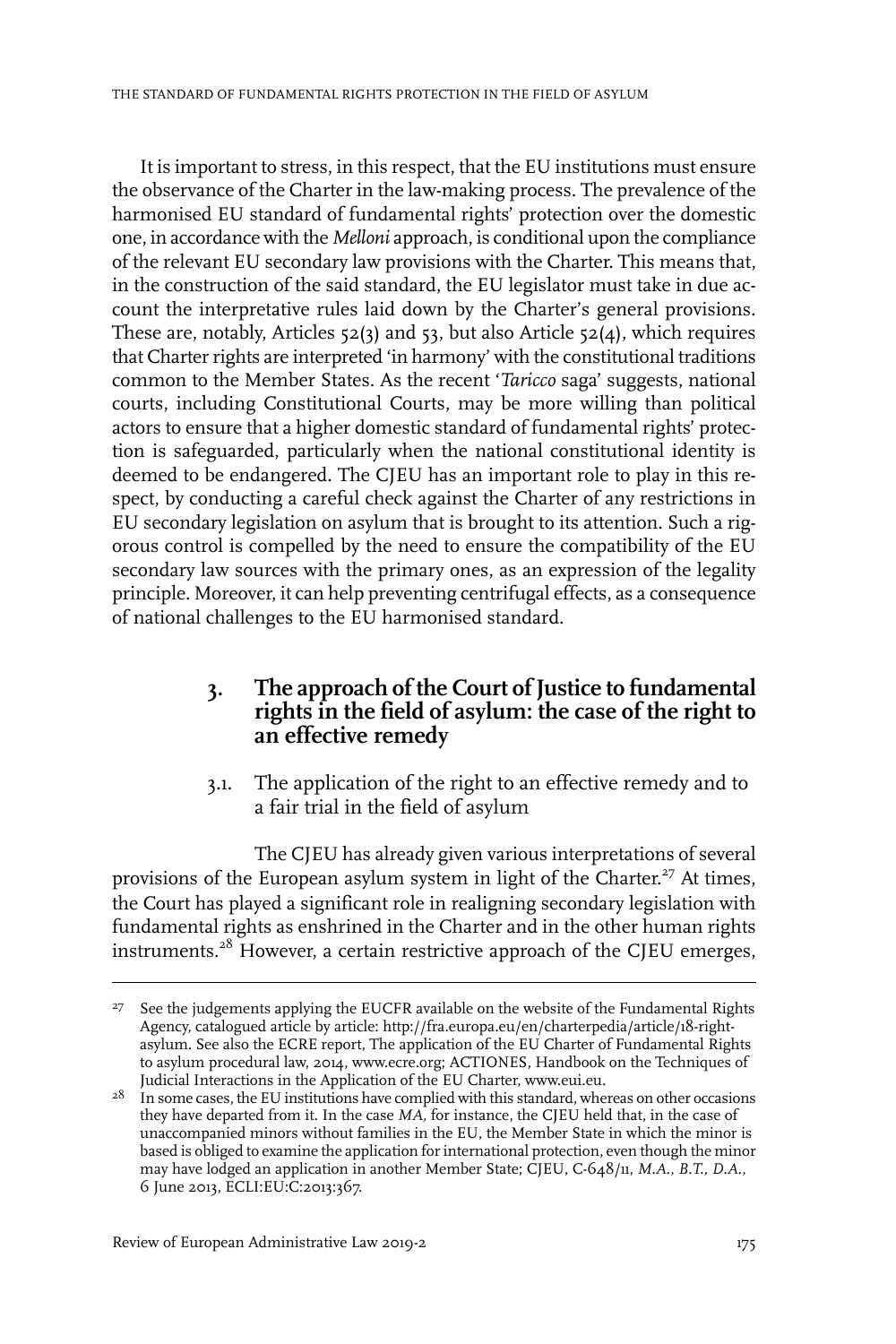in particular regarding the right to an effective remedy where an already very low standard is provided for by secondary legislation. As a consequence, inconsistencies with the jurisprudence of the ECtHR may occur, while according to art. 52(3) of the Charter the meaning and scope of the rights which correspond to rights guaranteed by the ECHR should, in principle, be the same as those laid down by that Convention.

This is the case of Article 47 of the Charter, which corresponds to Articles 6 and 13 ECHR. It is true that, since the scope of Article 6 ECHR (the right to a fair trial) is limited to 'civil rights and obligations', the ECtHR has not developed a line of case law specifically dealing with effective judicial protection in asylum cases. However, according to the Explanations to the Charter, 'As for the right to due process, in contrast to art. 6 ECHR, art. 47(2) is of general application and is not limited to "disputes relating to civil rights and obligations". Art. 47(2) was deliberately formulated in such an extensive way so that the guarantees of due process are applicable in all cases concerning rights deriving from European Union law. As the Explanations to the Charter make clear, 'this extension is one of the consequences of the fact that the Union is a community of law ... However, with the exception of the scope, the guarantees offered by the ECHR apply similarly in the Union'.<sup>29</sup>

The effect of this general application of art. 47(2) of the Charter is that the guarantees recognised under art. 6 ECHR and interpreted by the jurisprudence of the ECtHR are to be applied within the scope of application of the Charter in the field of asylum. This is a rather complicated exercise given the multiplicity of judgements of the ECtHR and the difficulty in extrapolating legal principles applicable also in other contexts. However, this exercise is not only necessary, in light of the interpretative rule laid down by art. 52(3) of the Charter, but also likely to cause a positive interaction between the two systems of fundamental rights protection and an enrichment of the standard guaranteed within the EU. This exercise must be carried out for each legal issue at stake, trying to avoid any discrepancy among the respective case law of the Luxembourg court and the Strasbourg court. However, in at least two cases, which will be analysed below, an inconsistency emerged between the approach of Luxembourg and that followed by Strasbourg.

*Explanations Relating to the Charter of Fundamental Rights,* OJEU, C303, 14 December 2007, 29 p. 30.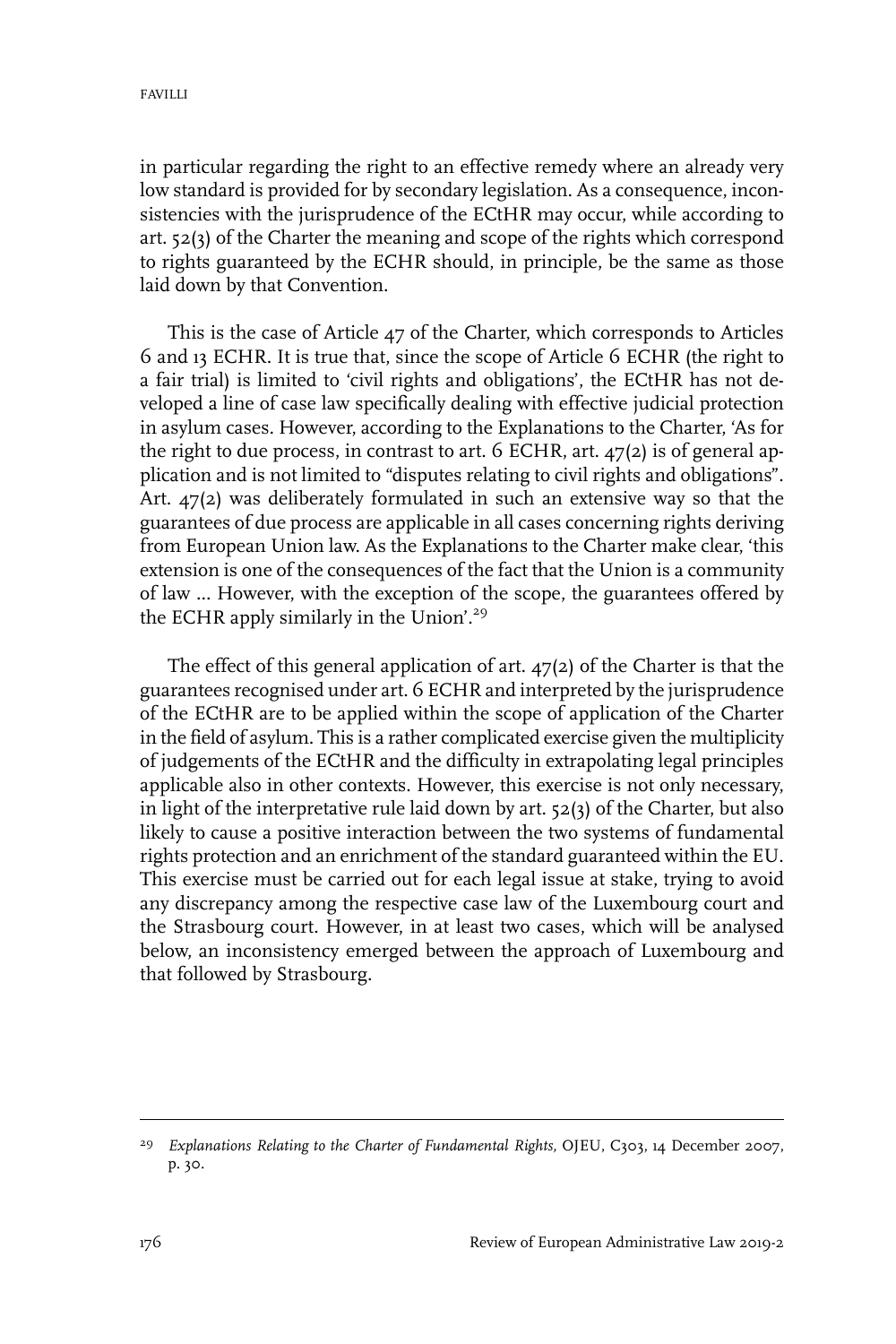3.2. The right to a public hearing and the right to be heard

A constituent element of the right to a fair trial is the right to have the case publicly examined, i.e. through a public hearing that, as a rule, also includes the right to be heard.<sup>30</sup> The application of these rights in the field of asylum has been explored by the CJEU in the *Sacko* case, decided on 26 July 2017 following a referral by an Italian Court.<sup>31</sup>

The CJEU was requested to clarify whether art. 46 of the Procedure Directive (PD) and art. 47 of the Charter preclude national provisions - such as the Italian one at issue - that allow rejecting a claim without hearing the applicant in the event of a manifestly unfounded application.

According to the CJEU no exemption or limitation of the right to be heard is provided for in the PD. However, according to the CJEU, such a limitation may be allowed when a court decides that a case is manifestly unfounded and is able to rely on written submissions and minutes of the administrative procedure. The CJEU justifies this restrictive interpretation in light of the relevant case law of the ECtHR. Yet, an analysis of this case law reveals that the approach of the CJEU departs from that of the Strasbourg Court. Such a divergence results into lowering the level of protection of the fair trial rights under Article 47 of the Charter, in contrast with the requirements of Article 52(3) of the Charter.

The Strasbourg court indeed takes into account the importance of the protected right, the difficulty in ascertaining facts, the relevance of the individual declarations and the credibility of the claimant. Furthermore, the ECtHR considers the omission of the hearing in the field of social security to be legitimate, where the judgement is based mainly on legal medical reports and a hearing was not requested.<sup>32</sup> In the *Jussila* ruling, referred to also by the CJEU in *Sacko*, the ECtHR affirmed: '...the obligation to hold a hearing is not absolute... There may be proceedings in which an oral hearing may not be required: for example where there are no issues of credibility or contested facts which necessitate a hearing and the courts may fairly and reasonably decide the case on the basis of the parties' submissions and other written materials'.<sup>33</sup> The ECtHR also

ECtHR, 23 November 2006,*Jussila v Finland,* no. 73053/01, para. 40; A.M. Reneman, *EU asylum* 30 *procedures and the right to an effective remedy,* Leiden, 2013, p. 181.

<sup>31</sup> CJEU, C-348/16, *Sacko*, 26 July 2017, ECLI:EU:C:2017:591.

ECtHR, 23 October 1995, *Schmautzer v Austria,* no. 15523/89, 32 ECLI:CE:ECHR:1995:1023JUD001552389; 23 November 2006, *Jussila v Finland,* no. 73053/01, ECLI:CE:ECHR:2006:1123JUD007305301; 9 October 1979, *Airey v Ireland,* no. 6289/73, ECLI:CE:ECHR:1979:1009JUD000628973. V. Zagrebelsky, R. Chenal & L. Tomasi, *Manuale dei diritti fondamentali in Europa* (Bologna:Il Mulino 2016), 203-204.

ECtHR, *Jussila v Finland,* cit., para 41. <sup>33</sup>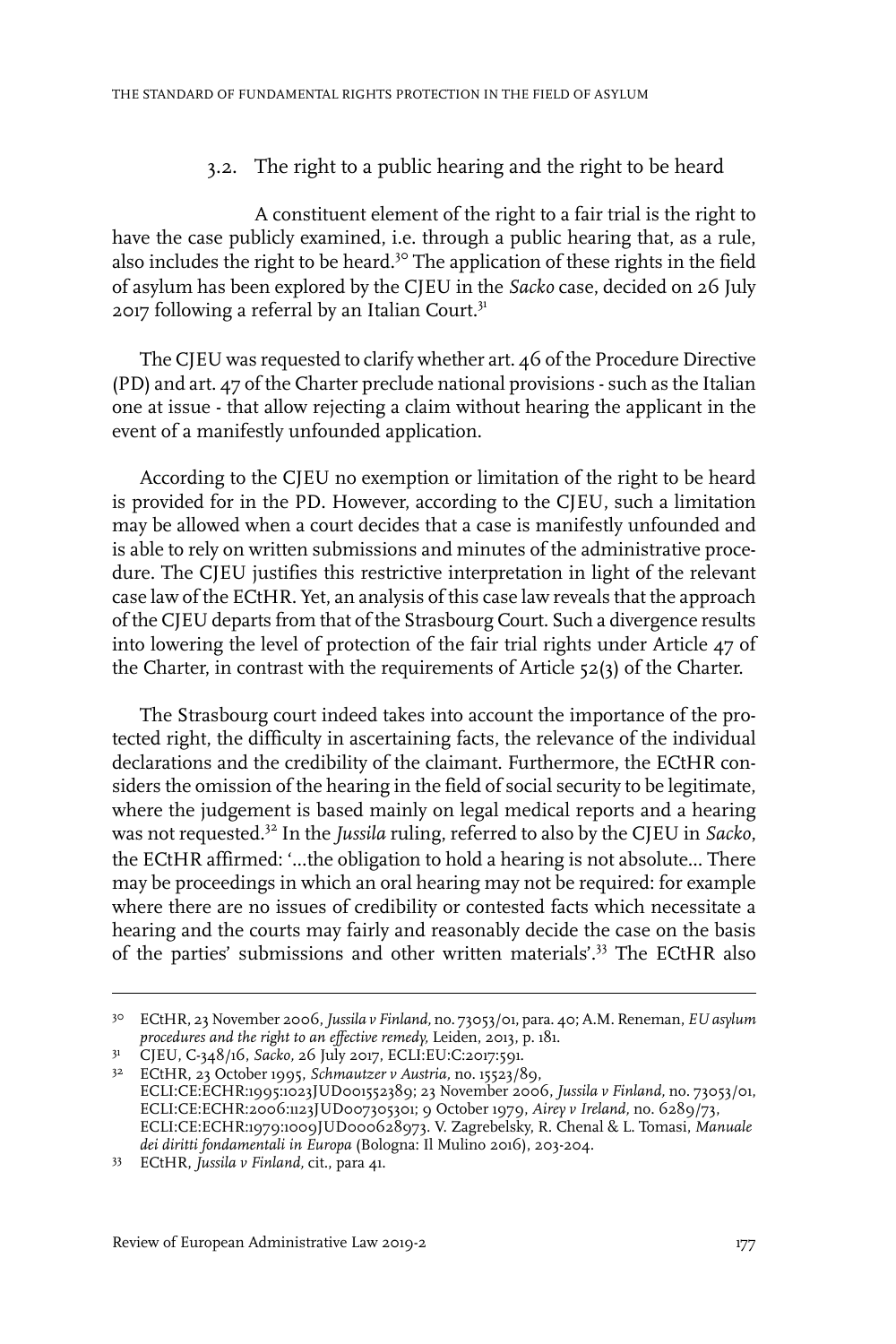stated that the right to the hearing is satisfied if there is at least one hearing in the context of the judicial review. In other words, there must not necessarily be a hearing at all stages of the proceedings, but there must be at least one.

In light of the criteria set forth by the ECtHR, we can conclude that judicial review of asylum decisions must include at least one oral hearing in one of the stages of the judicial proceedings, and notably when there is doubt about the applicant's credibility.

In the *Sacko* judgment, the CJEU put the emphasis on some procedural aspects, such as the close connection between the appeal procedure and the 'first instance procedure' that precedes it. By contrast, this strict connection between the administrative phase and the jurisdictional one does not emerge as relevant grounds for restrictions in the case law of the ECtHR. The CJEU merely repeats the unfortunate formulation of the PD, which defines the administrative procedure as a 'first instance procedure', even if there is no 'second administrative instance procedure'. Yet, it is erroneous to consider judicial review as a second instance in the administrative procedure:<sup>34</sup> judicial protection in the field of asylum also offers an asylum seeker another chance to obtain the recognition (this time, by a court) of the fundamental right to asylum, including the constitutional right to asylum. To this end, hearing the asylum seeker is often of the utmost importance, since the applicant's statements may be the main evidence of the existence of an effective need of protection. Moreover, the emphasis put by the CJEU on the close connection between the appeal procedure and the procedure of first instance that precedes it is not convincing, because such a connection always exists in any appeal against an administrative act. In fact, how could there not be a close link between the appeal and the procedure leading to the adoption of the challenged act<sup>355</sup> Significantly, the ECtHR never stated that the right to a hearing, including the right to an *oral* hearing, is satisfied if such a hearing takes place in the administrative procedure that leads to the adoption of an act that is later challenged before a judicial authority.

This suggests that, in the EU legal system, the limitation of fair trial rights is inspired by the objective of EU institutions, including the CJEU, to reduce the number of pending cases at national level. It is true that decisions on asylum, as well as all decisions and all judgements, must be taken as soon as possible; however, it is equally undeniable that, as the CJEU itself recognises, States and

A.M. Reneman, 'Asylum and Article 47 of the Charter: Scope and Intensity of Judicial Review', 34 in A. Crescenzi, R. Forastiero & G. Palmisano (eds), *Asylum and the EU Charter of Fundamental Rights* (Naples: Editoriale scientifica 2018), 59.

<sup>&</sup>lt;sup>35</sup> Recently, the ECJ has affirmed the right to an effective remedy in relation to the refusal to issue a visa by an embassy of a Member State; ECJ 13.12.2017, Case 403/16, El Hassani.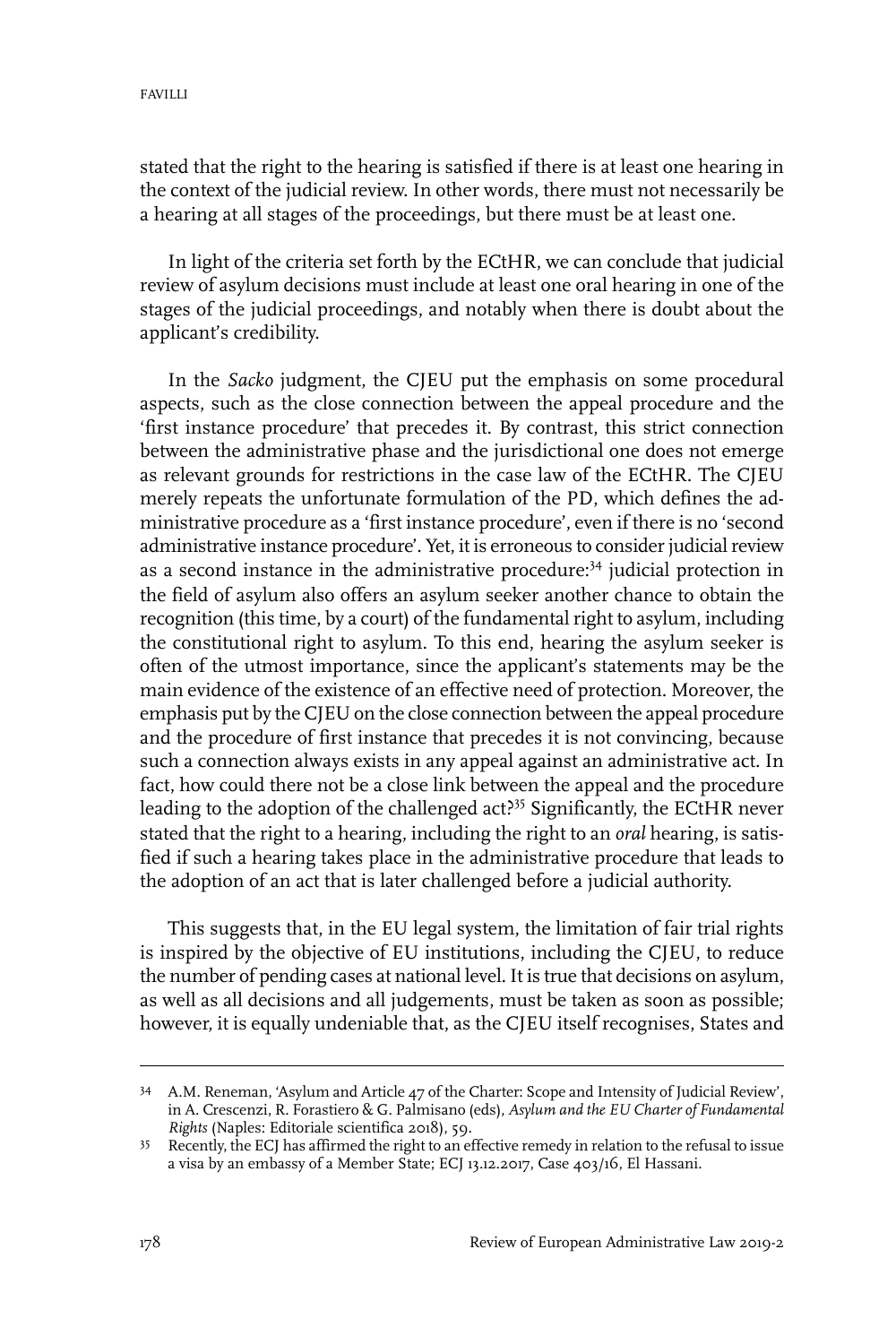national courts cannot limit the guarantees referred to in art. 47 of the Charter and reduce the effectiveness of judicial protection of aliens for reasons related to the number of appeals and to the need to accelerate administrative and jurisdictional procedures.<sup>36</sup> The case law of the ECtHR is clear and coherent in this respect: economic needs and efficiency of the judicial system can be legitimate reasons limiting the exercise of fundamental rights only in exceptional cases.<sup>37</sup> Additionally, the right to a reasonable length of judicial procedures is first of all an individual right and only indirectly can be considered as an objective guarantee pursuing the efficiency of the judicial system.

The approach of the CJEU thus appears to be more restrictive compared to that of the ECtHR and this is a cause of concern under Article  $52(3)$  of the Charter.

#### 3.3. The suspensive effect of appeal

Another interesting referral to the CJEU originating from an Italian court adds further evidence to what was argued in the previous section. This is the *FR* case, concerning the suspensive effect of the challenged measure due to judicial appeal proceedings.<sup>38</sup> The applicable provisions were modified in Italy in 2017. <sup>39</sup> Under the previous regime, the suspensive effect of an appeal was automatic and lasted until the final judgment ending the entire judicial procedure, which could include three instances. With the 2017 reform, the Italian legislator removed the system of automatic suspensive effect and provided that a separate application for suspension of the effects of the challenged measure may be lodged before the same court who pronounced the challenged judgment, if 'justified reasons' exist.<sup>40</sup>

With reference to these new provisions, the Tribunal of Milan referred a question for a preliminary ruling to the CJEU.<sup>41</sup> In the opinion of the Italian court, the lack of an automatic suspensive effect of the appeal before the Supreme Court makes it difficult, if not impossible, to grant an effective right of

*Sacko,* cit., point 45. <sup>36</sup>

ECtHR (GC), 11 July 2002, *Göç v Turkey,* no. 36590/97, para 51; see Reneman, cit., 183. ECtHR, 37 23 November 2006, Jussila v Finland, no. 73053/01, para 42.

CJEU, C-422/18 PPU, *FR,* 27 September 2018, ECLI:EU:C:2018:784. <sup>38</sup>

Law Decree no. 13 of 17 February 2017 was adopted, then transposed into Law no. 46 of 13 April 39 2017.

Article 35 bis of Legislative Decree no. 25/2008, para 13, introduced by Law Decree no. 13/2017. 40

Order of the Tribunal of Milan, R.G. n. 44718/2017, *Questionegiustizia.it.* See A. Adinolfi ,'Diritto 41 dell'Ue e soggiorno del richiedente protezione internazionale in attesa dell'esito del ricorso in Cassazione: qualche osservazione a margine dell'ordinanza dirinvio pregiudiziale del Tribunale di Milano (n. 44718/2017)', [2018] *Questionegiustizia.it.*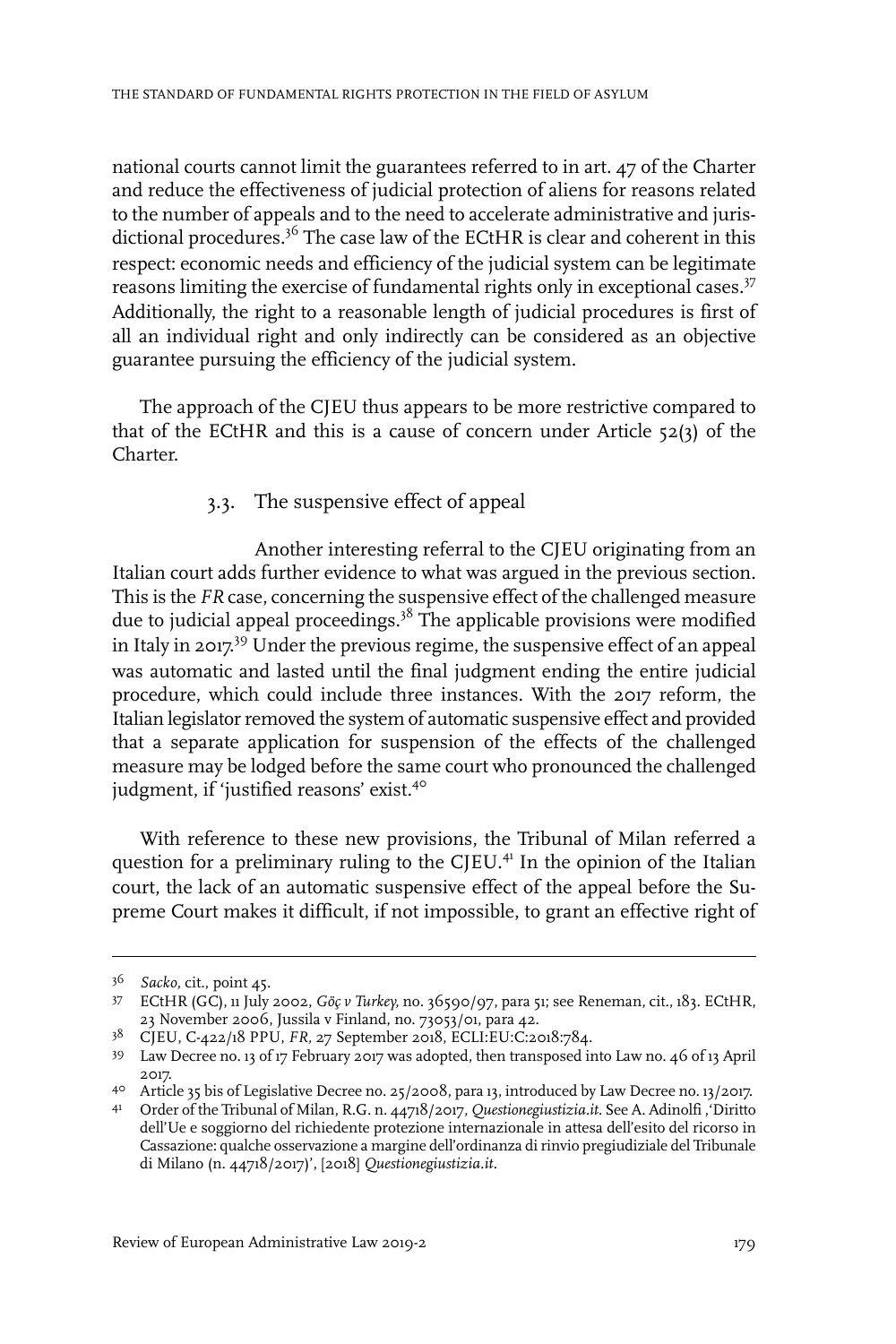defence to asylum seekers, because the person, whose presence in the territory is illegal pending the appeal, can be subject to a return measure and cannot, therefore, participate to the proceedings.

In its order, which contains extensive references both to national and EU law, the Tribunal of Milan provides thorough reasons about the possible violation of the right to an effective remedy, the violation of the right to a fair and impartial trial and the principle of equivalence. It explained that the judge called upon to decide on the suspension of the first instance decision is, in fact, the same who issued that decision. Therefore, the impartiality of the judge required by the right to a fair trial is not secured. As for the principle of equivalence, the national court notes that, in all other areas of law, when a negative decision is challenged before the Supreme Court, art. 373 of the Civil Procedure Code (CPC) applies, which provides, as the only requirement for a suspensive effect, the existence of a risk of serious and irreparable harm: in short, according to art. 373 CPC, suspension is granted when the effective execution of the judgment would be endangered, without making any reference to the requirement of *fumus boni iuris* as envisaged in the field of asylum. Arguably, this different regime is not based on any objective reasons other than combatting abuses of the right to asylum, with the consequent application of special rules that are less favourable to the applicant than those generally provided by the Italian legal system.

The CJEU, which had granted the urgent preliminary ruling procedure, decided on the case with an order published on  $27$  September 2018,<sup>42</sup> which reiterated the arguments developed in a judgment delivered the day before and originating from a similar question referred by the Council of State of the Netherlands.<sup>43</sup> It should be noted that the preliminary ruling in the Dutch case had been notified to the Court of Justice on 7 April 2017, while the Italian one was notified on 28 June 2018. However, in the former case the preliminary ruling followed the ordinary procedure, while in the latter the Court accepted the request of the national court to apply the urgent preliminary ruling procedure. Taking into account also the judicial vacation taking place during the summer period, the CJEU must have viewed this as a good opportunity to rule first on the Dutch case and then, a little later, on the Italian case, by referring *per relationem* to the earlier judgment. The outcome of this choice, which is inspired by an efficiency rationale, is that the reasons developed by the Italian court, which were different from those in the Dutch case, in particular regarding the respect of the principle of equivalence, were not the object of a specific consideration.

*FR,* cit. <sup>42</sup>

CJEU, C-180/17, *X, Y*, 26 September 2018, ECLI:EU:C:2018:775. <sup>43</sup>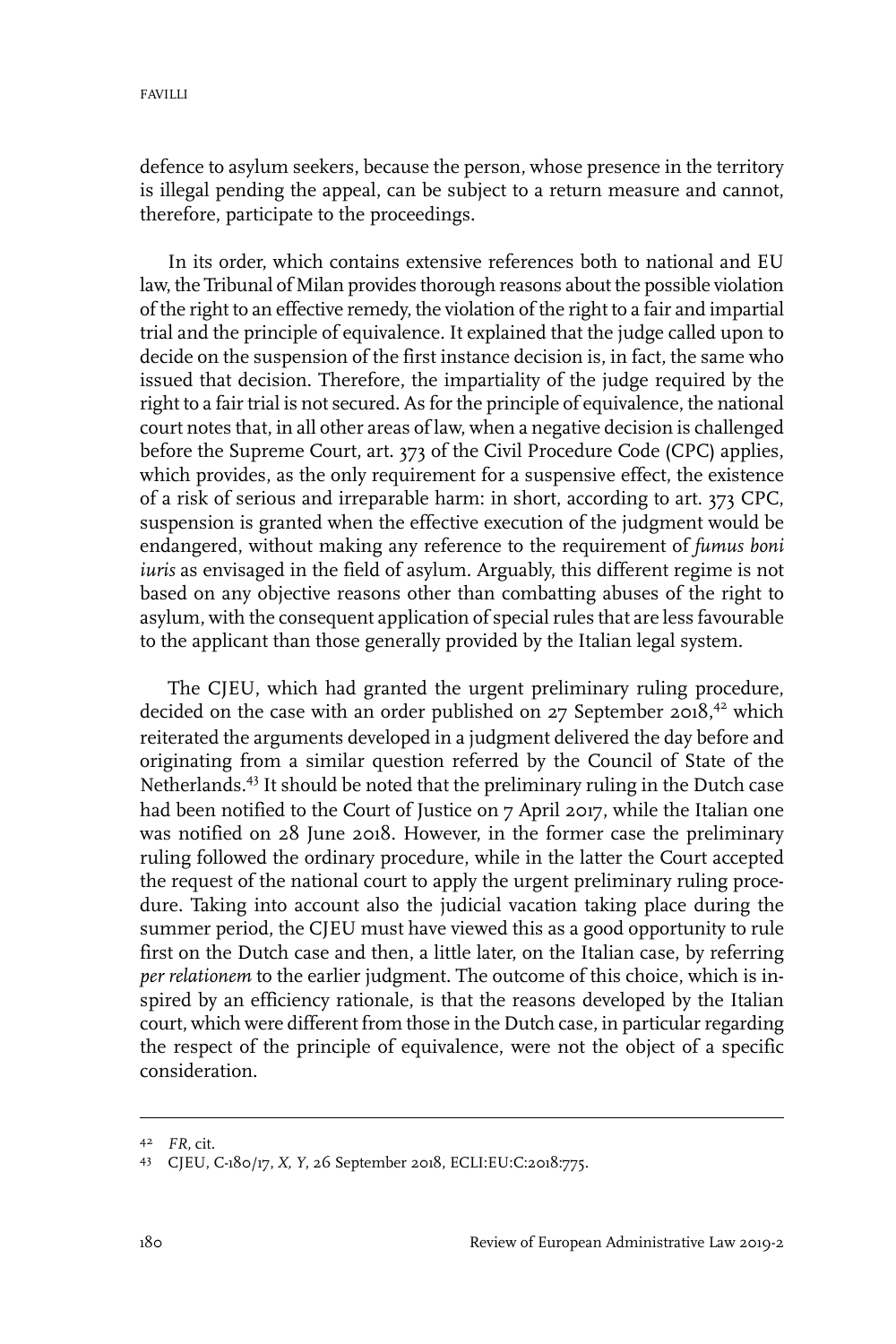The Court's ruling contains very limited reasoning, with no space for those extensive arguments, which it nonetheless seems inclined to develop in other areas of law. <sup>44</sup> The Court reiterates that the PD does not impose any obligation to establish a second level of appeal, or to introduce a specific procedure. Moreover, according to the Court, such an obligation does not arise from the right to an effective remedy as indicated in art. 13 of the ECHR and in line with the established case law of the ECtHR.<sup>45</sup>

No further reasoning emerges with reference to other relevant aspects submitted to the CJEU by the national court in its referral order. The CJEU, in fact, recognises that the introduction of a second level of appeal and the choice of providing it or not with an automatic suspensive effect fall within the scope of the principle of procedural autonomy, hence entailing the duty to respect the principles of equivalence and effectiveness.<sup>46</sup> However, as regards the principle of effectiveness, the CJEU reiterated what it had already stated about the right to an effective remedy, ruling out, in this specific case, any obligation beyond those deriving from the fundamental right to an effective remedy.<sup>47</sup>

The CJEU also provided a similar and limited opinion on the issue of equivalence.In the case in question, the referring court had extensively analysed national law in order to allow the CJEU to take a decision on this point. After having reaffirmed the principle of equivalence and its relevance in the assessment of national remedies, the CJEU abruptly closed the matter by stating that it is the national court that must assess whether there is a violation of the principle of equivalence, given that the same court is best placed to evaluate the similarity of the remedies as regards the object, cause and essential elements (points 43-44).

With high probability, this outcome was dictated by the CJEU's choice to rule on the case following an urgency procedure and to deliver an order, referring *per relationem* to the 'twin' judgement pronounced the day before. Unfortunately, the Court failed to consider the point on the equivalence, ignoring a substantial part of the arguments submitted by the national court. Furthermore, the CJEU seemed to ignore the sensitivity of the issues underlying this preliminary ruling,

See CJEU, C-234/17, *XC, YB e ZA*, 24 October 2018, ECLI:EU:C:2018:853. <sup>44</sup>

ECtHR, 5 July 2016, *A.M. The Netherlands*, CE:ECHR:2016:0705JUD002909409, point 70. <sup>45</sup>

CJEU, C-169/14, *Sánchez Morcillo and Abril García*, 17 July 2014, ECLI:EU:C:2014:2099, points 46 31, 36 and 50, as well as the order of C-539/14, *Sánchez Morcillo and Abril García*, 16 July 2015, ECLI:EU:C:2015:508, point 33.

CJEU, C-180/17, *Staatssecretaris van Veiligheid en Justitie*, 26 September 2018, 47 ECLI:EU:C:2018:775, point 43.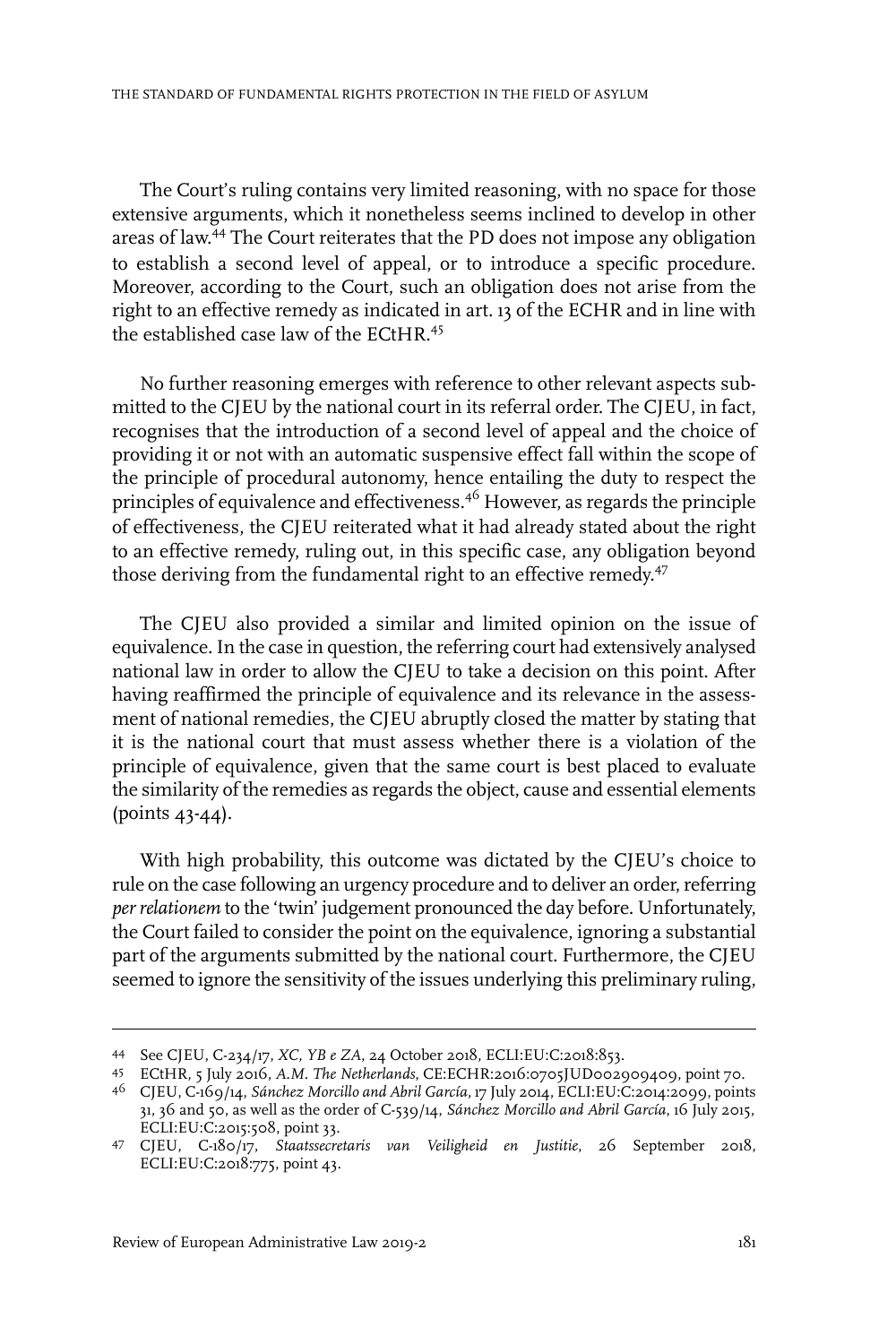leaving the national court 'alone' in the application of the principle of equivalence and in the consequent non-application of the national law considered to be in contrast with the same. Despite the fact that, at an abstract level, the national judge has all the powers to proceed with such a solution, in practice this can prove difficult, not least also because of the media exposure of certain topics such as migration and asylum. In other words, it is highly unlikely that the nonapplication of an essential part of national procedural remedies, recently introduced by the legislator, could be carried out by a national court 'only' on the basis of the reiteration of the established interpretation of the principle of equivalence, without specific references to the peculiarities of the case. This especially since the lack of consideration given by the CJEU to the arguments submitted by the national court could give the impression of the irrelevance of those arguments in the view of the CJEU.

Furthermore, the lack of arguments in the *FR* case in terms of compliance with the principle of equivalence also emerges when comparing it to other judgements issued by the CJEU on the same principle.<sup>48</sup>

#### **4. Concluding remarks**

The analysis of the *Sacko* and *FR* judgments of the CJEU on the right to an effective remedy in the field of asylum has shown that the actual content of that right is highly influenced by limited obligations provided for in EU secondary law, and more in particular by the PD, as far as judicial remedies are concerned. In order to be in line with the PD, Member States are required to provide at least for only one layer of judicial control. Since other layers of appeals are not required by art. 13 ECHR either, also art. 47 of the Charter does not require Member States to offer asylum seekers a second or a third instance of judicial remedy. Hence, according to EU legislation and judgments, the right to an effective remedy is fully satisfied when there is one layer of judicial control. Therefore, the *minimum standard* of protection set by the ECHR becomes *the common standard* in EU law, influencing also the interpretation of the Charter by the CJEU. Thus, from the EU perspective, Member States are free to lower the national standard of the right to an effective remedy, provided that the minimum threshold laid down in EU law is respected. In other words, EU law could potentially lead to favouring the decrease of the standards deriving from national constitutions.

Additionally, one could even perceive a certain lack of willingness on the part of the CJEU to play, with respect to the right to effective judicial protection

CJEU, C-234/17, *XC, YB e ZA*, 24 October 2018, ECLI:EU:C:2018:853. <sup>48</sup>